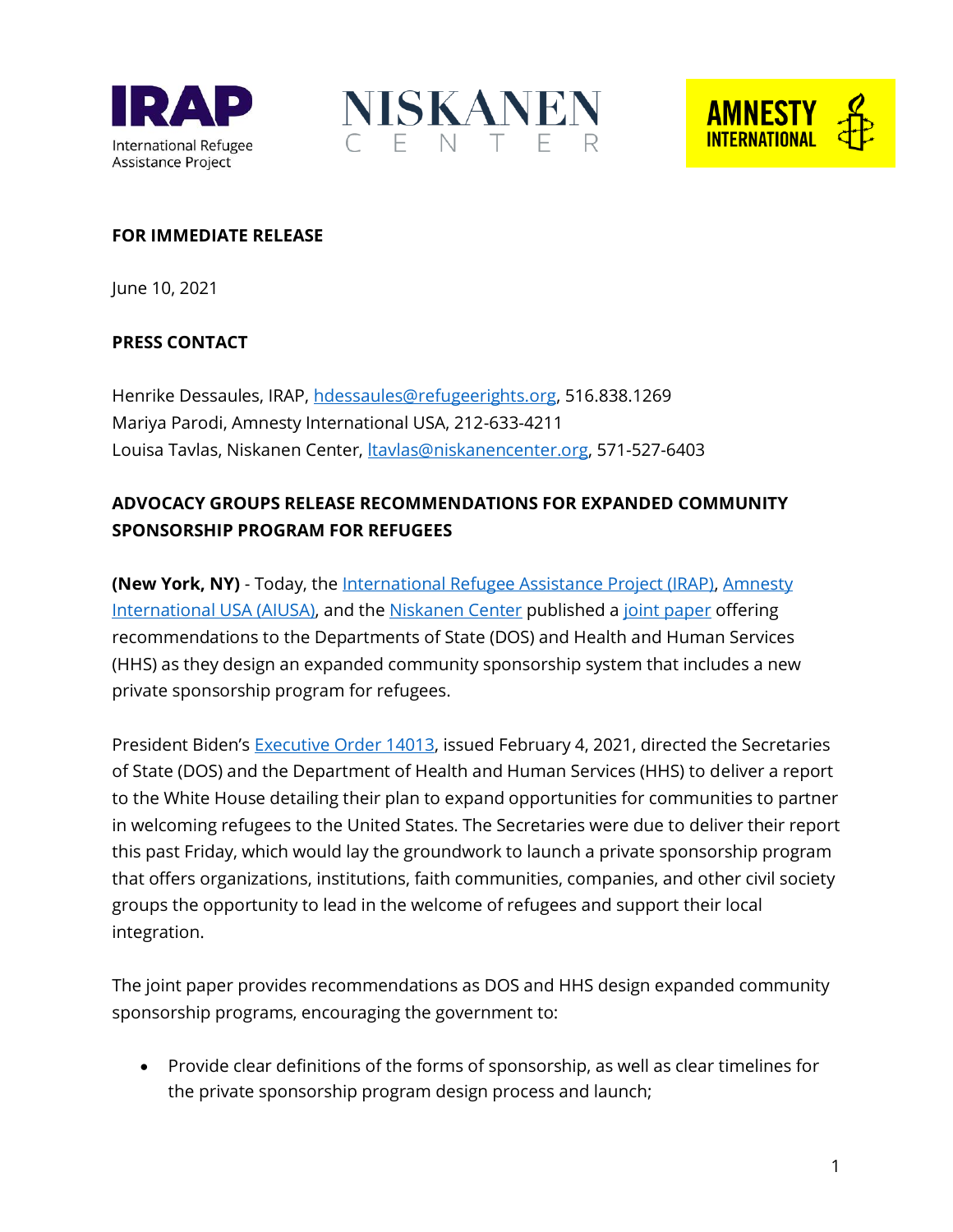- Utilize a co-design process with a spectrum of stakeholders, based on equity, inclusion, and diversity;
- Create a private sponsorship program that is iterative, with a strong monitoring and evaluation component incorporated from the outset;
- Work with the White House to designate a number of resettlement slots each fiscal year for private sponsorship *in addition* to the number of refugees who will be traditionally resettled by the U.S. government and resettlement agencies;
- Consider a mechanism for private sponsors to "name," or nominate, refugees for sponsorship; and
- Consider a broad range of potential private sponsors.

Refugee sponsorship harnesses the collective interest, service, and resources of communities around the country. Expanded community sponsorship, inclusive of private sponsorship, can be a transformative tool, strengthening the U.S. public's sense of ownership of refugee resettlement, fostering even more direct relationships with their new neighbors, and further deepening engagement between community members and newcomers.

**Elizabeth Foydel, Private Sponsorship Program Director, IRAP**: "A new private sponsorship program, complementary to traditional resettlement, can be an additional pathway to safety for refugees. By utilizing broader community engagement in welcoming new arrivals, the number of refugees the United States resettles on an annual basis can be increased, while maintaining a robust support system for refugees and the local communities they settle in."

**Denise Bell, Researcher for Refugee and Migrant Rights, AIUSA**: "The Biden administration has charted an innovative path for rebuilding the U.S. refugee program by establishing a new private sponsorship program, as part of an expanded community sponsorship system. The United States has a critical opportunity to invest in our shared future and to welcome people caught between home and safety through supporting a private sponsorship model, humanitarian programs, family reunification, and expanded community involvement in resettlement. We all have a stake in making the world a safer place and the private sponsorship model ensures there are more communities that work on creating safe havens."